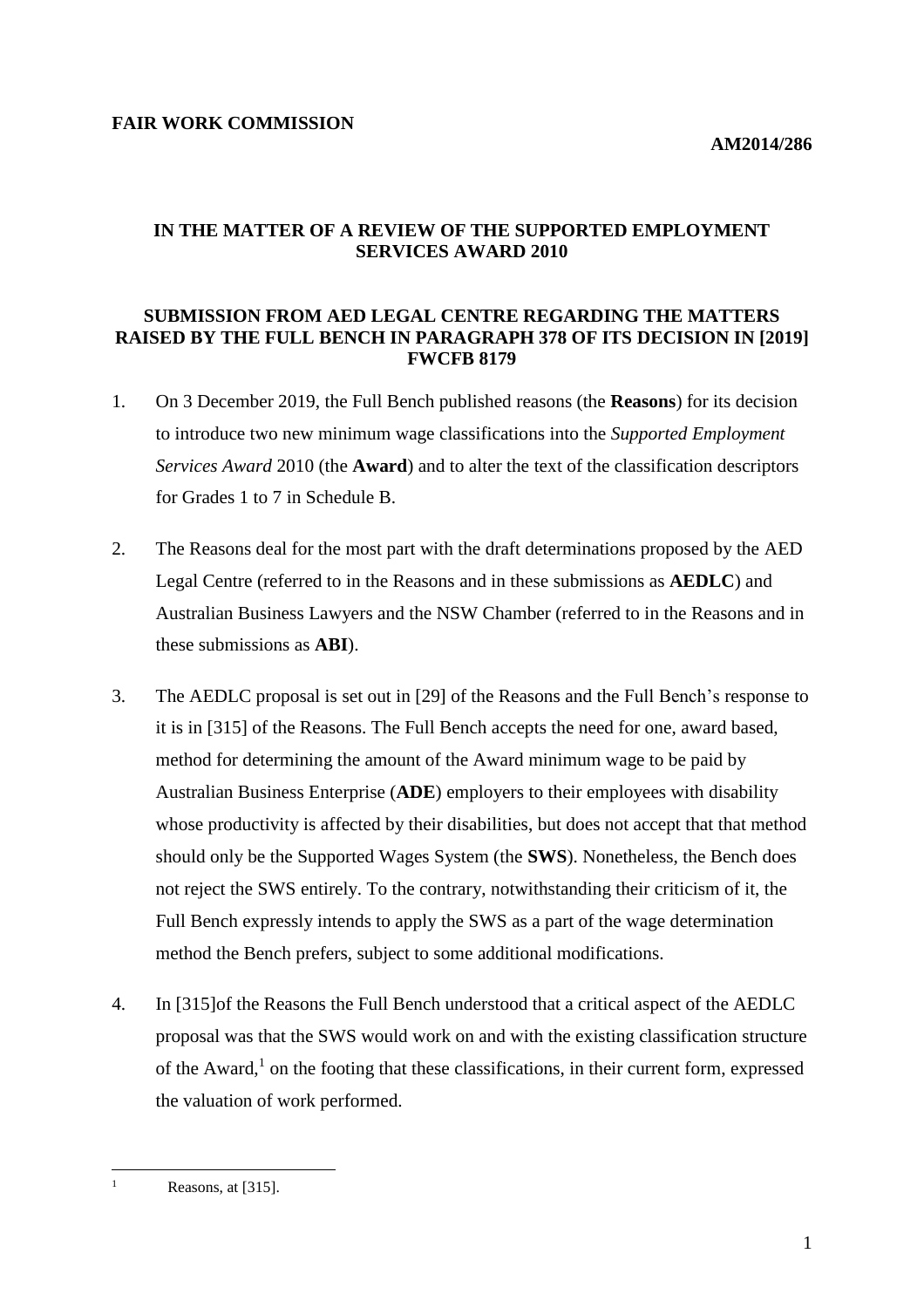- 5. The ABI also contended for a proposal that left Schedule B undisturbed and accepted that grade 2 of Schedule B covered the affected workforce. In its submissions dated 21 November 2017, ABI stated that:
	- (a) "Currently upon appointment, an employee covered by the Award is "graded" into one of the grades set out in Schedule B (Classifications), with reference to their skills, experience and qualifications. The grades range from grade 1 (being the lowest training grade) to grade 7 (highest ). The vast majority of supported employees fall into grade 2 of the Award."<sup>2</sup>
	- (b) Its proposal was "intended to "bake-in" a competence/skills-based approach for wage determination of the Award, by providing a default classification structure, operating alongside the existing classification structure in Schedule B (classifications), in the event that a disability enterprise elected not to use one of the currently approved tools".<sup>3</sup>
- 6. No other interested party contended or sought through evidence to prove any inadequacy with Schedule B. No party to sought to run a work value case in relation to Schedule B. The Full Bench has nevertheless concluded that the Schedule is defective, describing the "assumption that the job being performed by the disabled person is one to which the relevant award classification was intended to apply and set minimum remuneration for<sup>14</sup> as flawed on the basis that an "essential feature" of ADE employment is that "ADEs create and tailor jobs specifically for the purpose of providing work to disabled persons which they are capable of doing". For the reasons discussed below, AEDLC cavils with the uniqueness of this feature, and its significance for the determination of the minimum wage safety net.
- 7. The Full Bench has opted for an approach of its own design that involves the creation of two new classifications that substantially lower rate of pay than is prescribed for the existing entry grade, Grade 1. The SWS is to be retained as an additional measure for these grades and for work performed by employees with disability at grades 1 to 7 of the Award.

 $\overline{a}$ 

<sup>&</sup>lt;sup>2</sup> Paragraph 4.1(a) of the submission.<br><sup>3</sup> Paragraph 4.2(a) of the submission.

 $\frac{3}{4}$  Paragraph 4.2(a) of the submission.

Reasons, at [348].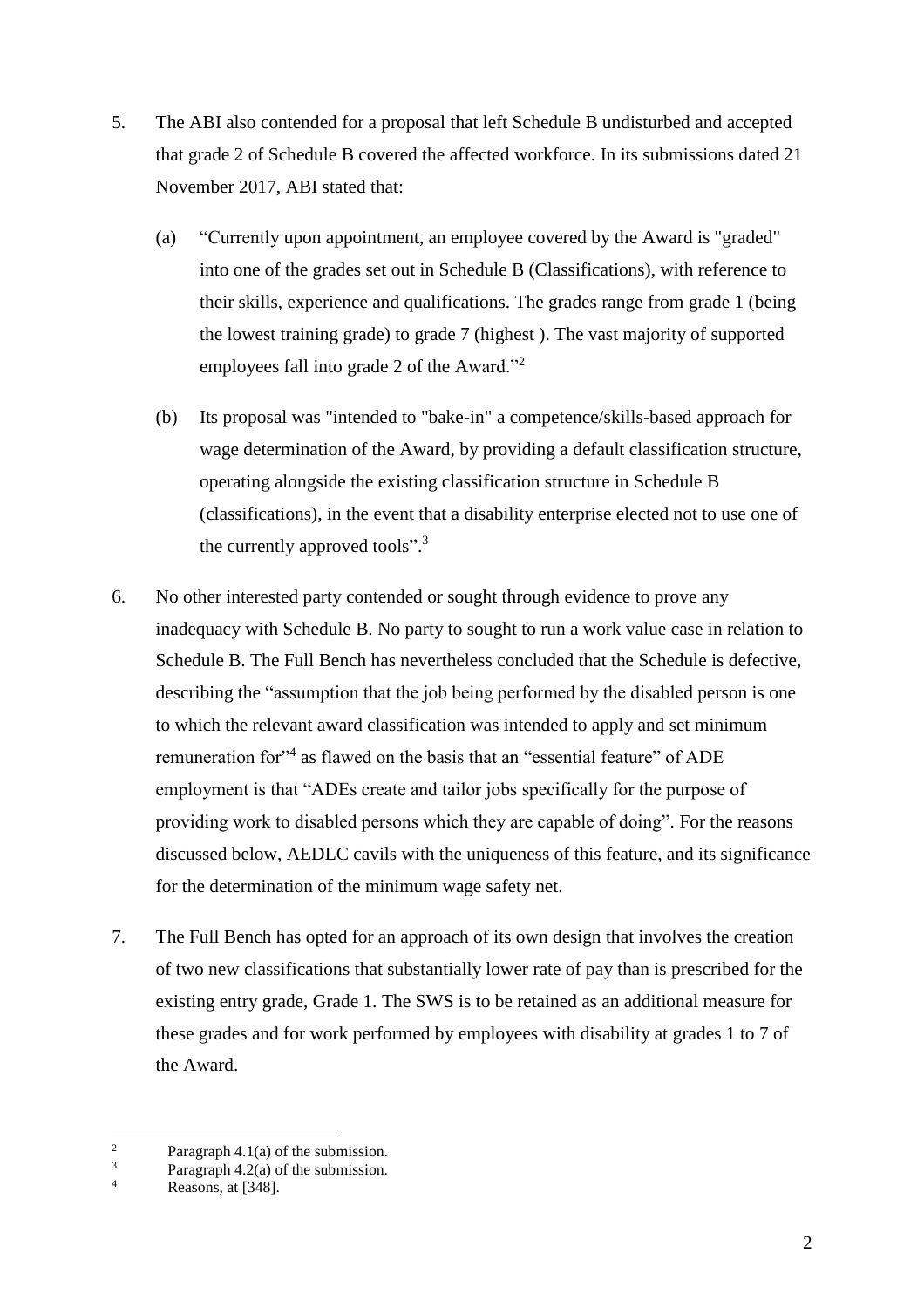- 8. The Full Bench has invited further submissions on a number of matters, as follows:
	- (a) a further opportunity to make submissions about the determination which the Bench presently considers it should make;
	- (b) the identification of classification descriptors for Grades 1-7 of the Award;
	- (c) comment on the proposed rates of pay for Grades A and B;
	- (d) matters interested parties consider relevant.<sup>5</sup>
- 9. What follows specifically addresses each of the aforementioned matters.

# **Further submissions**

- 10. The AEDLC has proceeded on the basis that the Reasons express the Full Bench's review of the Award, and that what remains to be done is to make a determination, as contemplated by section  $156(2)(i)$  (as that provision stood at the time this review  $commenced<sup>6</sup>).$
- 11. The observations of the Full Bench in [252] of the Reasons should also take account of evidence that ADEs are expected to operate commercially. Their purpose may aptly be described as a dual purpose, which includes operating as a commercial business. In assessing the history of the SWS it is important to recognise that recognition of their commercial character is consistent with the recognition of ADEs as employers with employees, and subject to industrial regulation accordingly. The history of award regulation reflects that evolution. Further, attention is drawn to the evidence in [42]- [50] of Mr Cain's first statement about the use and availability of the SWS in ADEs and their predecessors.<sup>7</sup> The Commonwealth informed the Commission that it was committed to ensuring the viability of ADEs.
- 12. In [2018] FWCFB 2196 at [15(5)], the Full Bench expressed a provisional view that the classification descriptors of the Award were inadequate, including on the basis that they did not, the Bench stated, identify the work tasks and skills required of a fully

 $\overline{a}$ 

 $\frac{5}{6}$  Reasons, at [377].

 $\frac{6}{7}$  Reasons, at [2].

Exhibit 15.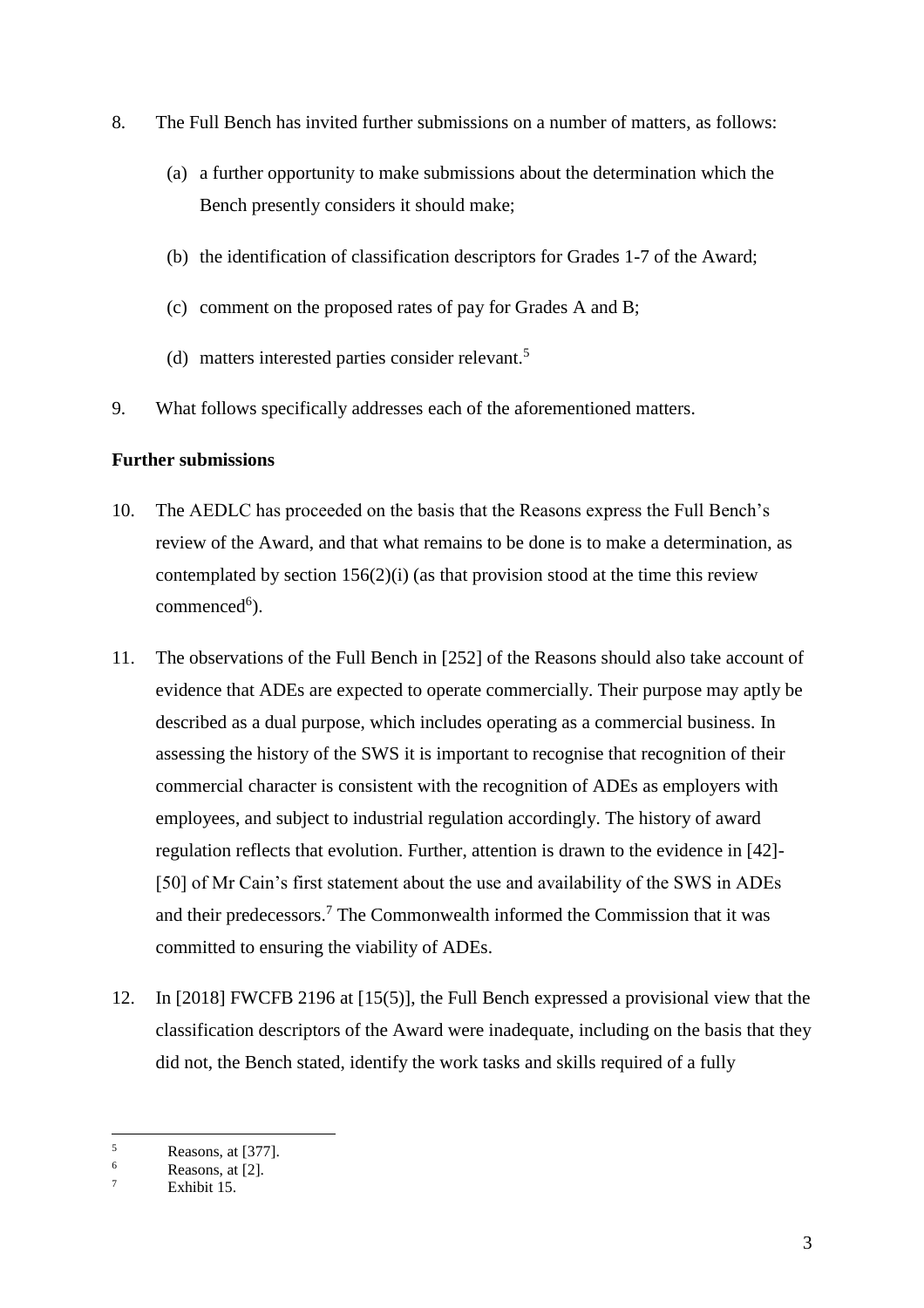competent employee at each grade. This provisional view has been confirmed in the Reasons but with some additional conclusions. These are that:

- (a) industry award classifications like those in the Award are established by the Commission on the basis that an employee whose work is classified at a certain grade must be capable, with training, of performing any duties the employer may require within the scope of that grade.<sup>8</sup>
- (b) Grade 2 of Schedule B to the Award was never intended to set remuneration for a job consisting of the one basic and repetitive task described in [352] of the Reasons.
- (c) it is relevant, in determining minimum wages for ADE employees, that they are in receipt of the Disability Support Pension.<sup>9</sup>
- 13. Leaving aside the Bench's views concerning the efficacy of the SWS, as the AEDLC understands the Reasons, the Bench has concluded that Grades A and B are justified because:
	- (a) ADE employment is unique, in that these employers tailors jobs to meet the work capacity restrictions caused by disability;
	- (b) the tailoring can result in the employee performing a work task or group of tasks that has less work value than is assumed for classifications like those currently in Schedule B of the Award on the footing that these classifications are devised on an implicit assumption that an employee is, with training, capable of performing "any duties within a classification level", if directed to do so; and
	- (c) the classifications will recognise the lower work value of employees who perform tailored jobs, and this is explicitly recognised in the proposed paragraph B.1 of a revised Schedule B as well as in the lower hourly rate proposed in clause 14.2 (the Grade A rate is 34% of the rate prescribed for Grade 2 and Grade B is 67% of that rate).

 $\overline{a}$  $\frac{8}{9}$  Reasons, at [350]

Reasons, at [371]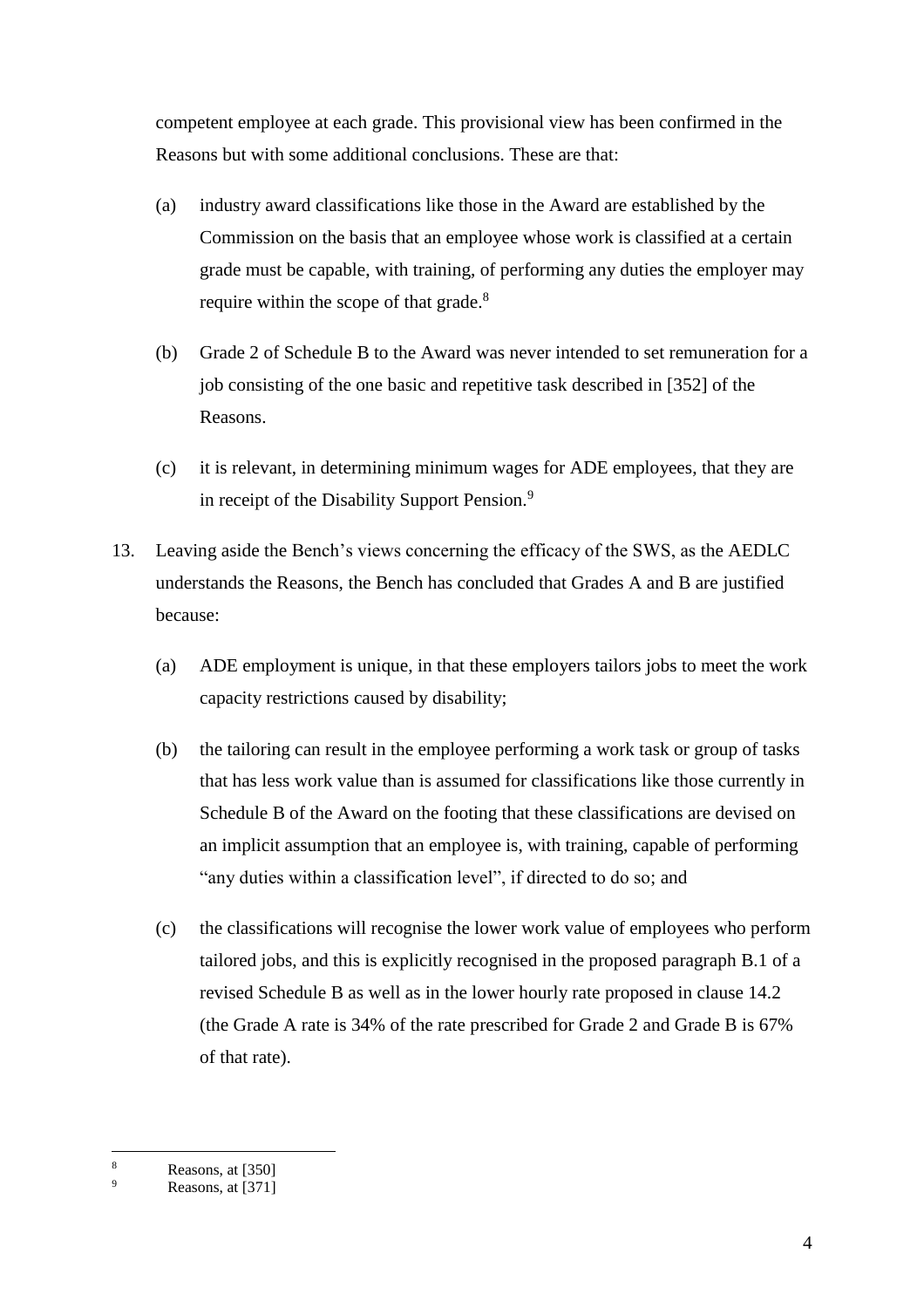- 14. Respectfully, AEDLC submits that the Bench should not proceed with the two classifications. They do not, and cannot, it is submitted satisfy the fairness, equity and non-discriminatory standard that the Bench has identified in [367] of the Reasons as the basis for assessing the wage outcomes of this Award. This is so, the AEDLC submits:
	- (a) because the proposal views work value through a disability lens rather than through the skills/competence lens applicable to other skills based classifications contained in modern awards;
	- (b) because the proposal would fix safety net of minimum wages under this award on a different, and less beneficial, basis than is the case for other Australian workers; and
	- (c) discriminates (in the sense of differentiating adversely between) ADE employees with disability and other disabled employees entitled to the benefit of minimum wages established under other awards or the special national minimum wage.
- 15. Whilst the Full Bench has elected not to proceed with the job sizing proposal advanced in [2018] FWCFB 2196, the concerns the AEDLC has identified with respect to that proposal substantially apply to the classification approach identified in the Reasons.

#### Work value

- <span id="page-4-0"></span>16. Paragraph [350] of the Reasons addresses a submission advanced by the AEDLC arising from the text of the Award, in its current form. The AEDLC has in oral and written submissions identified a number of other modern awards that are similarly expressed. In addressing the AEDLC submission the Full Bench concluded that award classifications are established on the basis of an assumption that a given award grade carries with it an expectation that the employee is capable of performing at a certain level of skill and responsibility and, if required after appropriate training, can perform any duties at that classification level. The AEDLC agrees with the first part of this sentence, but cavils with the second aspect of it.
- 17. The capability of performing at a certain level of skill and responsibility as required is reflected in the current text of Schedule B. Having regard to [350] of the Reasons, the AEDLC takes the Full Bench to accept that, in terms, the Award currently confers an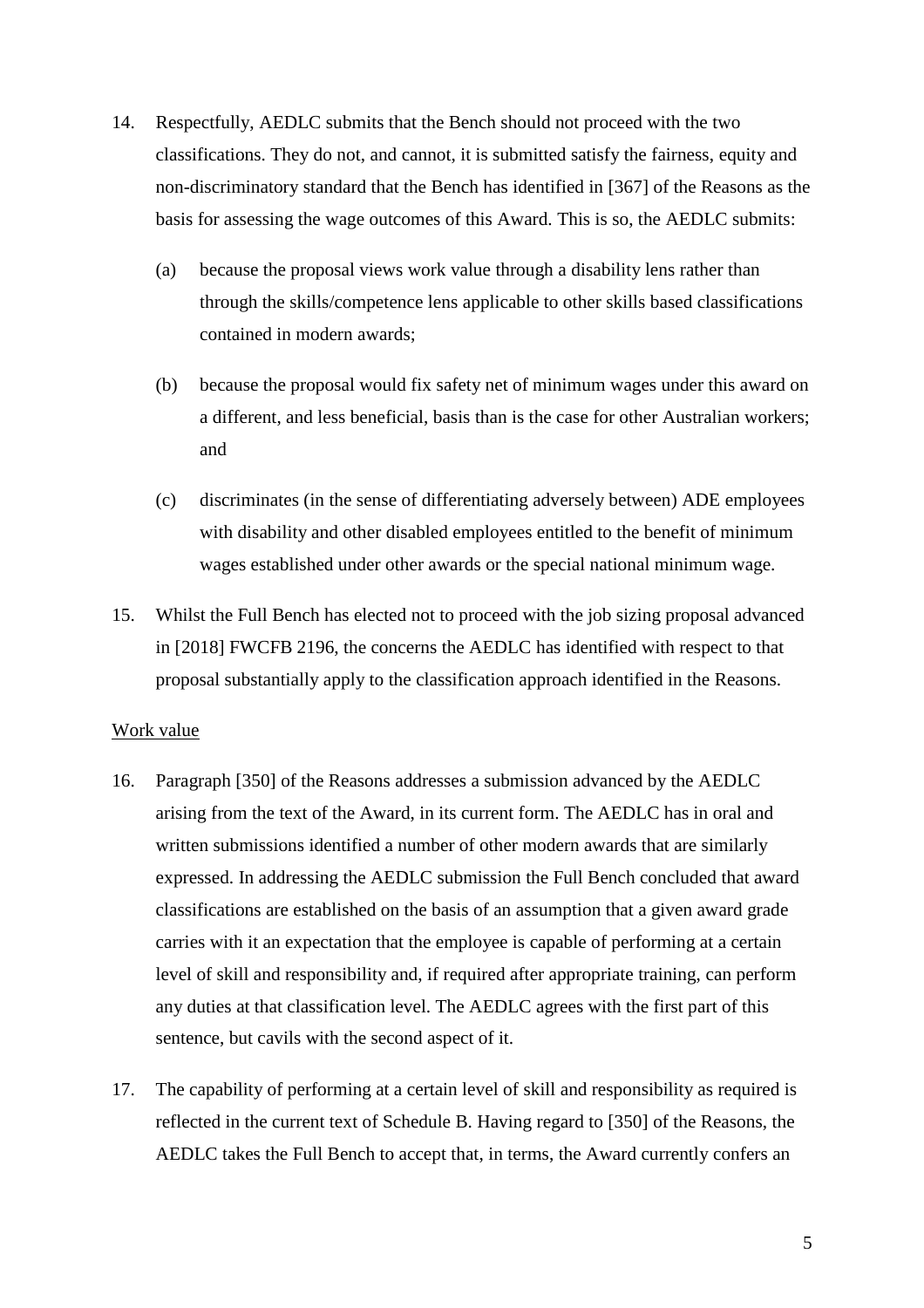entitlement on ADE employees to a rate of pay (subject to the tools contained in clause 14.4) that expresses the same value, in work and money terms, for the performance of one or more tasks within the scope of a Schedule B grade, and that, consistent with other modern awards, the indicative tasks listed therein do just that; they indicate the performance of work within the scope of a classification. It is relevant to note at this point that with the exception of the training grade, the skill and responsibility expectation of grade 2 is of the most basic kind.

18. The second, range of duties aspect, of the conclusion referred to in paragraph [16](#page-4-0) above respectfully overlooks the connection between skill and competence in skills based classifications. They are two sides of the same coin, and serve to limit the range of duties that can be required to those tasks for which the employee is skilled and competent at a given grade and accordingly can apply. For example, the definition of "within the scope of this level" in paragraph B.3.1 of the *Manufacturing and Associated and Occupations Award* 2010 states:

> "for an employee who does not hold a qualification listed as a minimum training requirement, that the employee can apply skills within the enterprise selected in accordance with the National Metal and Engineering Competency Standards Implementation Guide, provided that the competencies selected are competency standards recognised as relevant and appropriate by Manufacturing Skills Australia and endorsed by the National Skills Standards Council".

- 19. In *Noijn* v *the Commonwealth* (2012) 208 FCR 1 Buchanan J at [42] distinguished between competencies of the kind used in the BSWAT and competency in a given task. His Honour expressly found that the latter idea related to skills and their application. This conclusion reflected its context, namely that the required skills were for work fixed against an award classification that covered basic and routine tasks. At [136] his Honour would only assume that the two employees the subject of the proceeding were suited for the work in the ADE environment for which they were employed. This suitability demonstrated competence at the requisite level because it sustained their employment.
- 20. Explicit in the assumption recorded at [350] of the Reasons is that a worker may require further training, presumably beyond the training at grade 1 level, to increase their capabilities to the point he or she can perform any duty within a classification as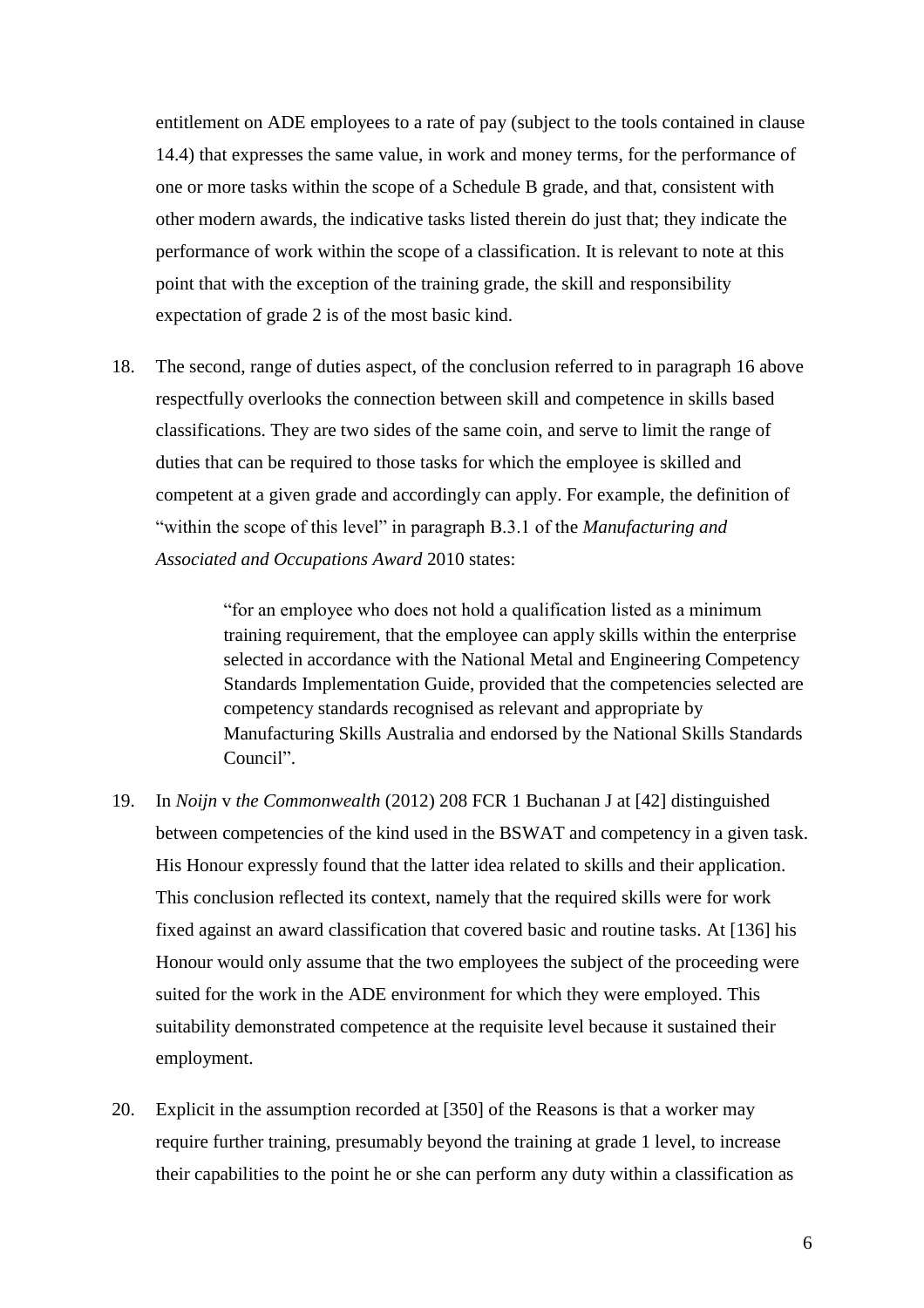required. However, this usually sounds in a higher classification. In *Qube Pty Ltd v McMaster* (2016) 248 FCR 414 Bromberg J, after referring to Commission authorities concerning the award restructuring exercise required by the structural efficacy principle that introduced these classifications, stated:

> "Skill recognition is an essential element of a competency-based classification structure in which employees progress from one grade to the next following acquisition and recognition of new skills and competencies".<sup>10</sup>

- 21. Apart from the training grade, grade 2 of Schedule B, in its current form, requires only a basic level of competence to perform basic work at a level sufficient to sustain employment after a period of training. There is no necessary correspondence between a particular number of tasks or actions performed by a worker and the value of their work within the scope of a single classification. Care should be exercised in inferring too much from limited observations of how some work is performed about the competencies required by Australian ADE employers. Respectfully, there is incongruity in recognising, as the Bench does at [350], that an ADE worker is paid the same rate of pay for work consisting of one or more assigned duties, yet attributing lower work value to the worker who can only do one to three by reason of their disability. Another way to view these tasks is that they are indicative of work within a designated value range. That is how the concept is expressed in paragraph B.4.1 and B.4.2-B.4.5 of the *Manufacturing and Associated Industries and Occupations Award*   $2010.^{11}$
- 22. The effect of the assumption referred to in [350] of the Reasons is to inflate the work value of Grade 2 from its current position by means of comparison with a worker who can perform a hypothetical, notional, job consisting of multiple tasks. So much is evident in [348] of the Reasons. However, this assumes that greater work value can be discerned from the way an employer might wish to package tasks into a hypothetical job or position, attributing greater value to a particular kind of worker: a person with

 $10$ at [56]. The other members of the Court did not deal with this issue. On the construction of the contentious clause, Bromberg J differed from Jessup J but not in the result. Allsop CJ at [6] agreed with Jessup J.

<sup>&</sup>lt;sup>11</sup> See also clause 24.3(c) of the Award which states that: "Where an employee's level is not determined by the Metal and Engineering competency standards, the classification level is to be determined by the classification structure and definitions at Schedule [B.1](https://www.fwc.gov.au/documents/documents/modern_awards/award/ma000010/ma000010-54.htm#P2630_218615) to [B.3](https://www.fwc.gov.au/documents/documents/modern_awards/award/ma000010/ma000010-54.htm#P2745_223668) and by reference to the indicative tasks in Schedule B.4".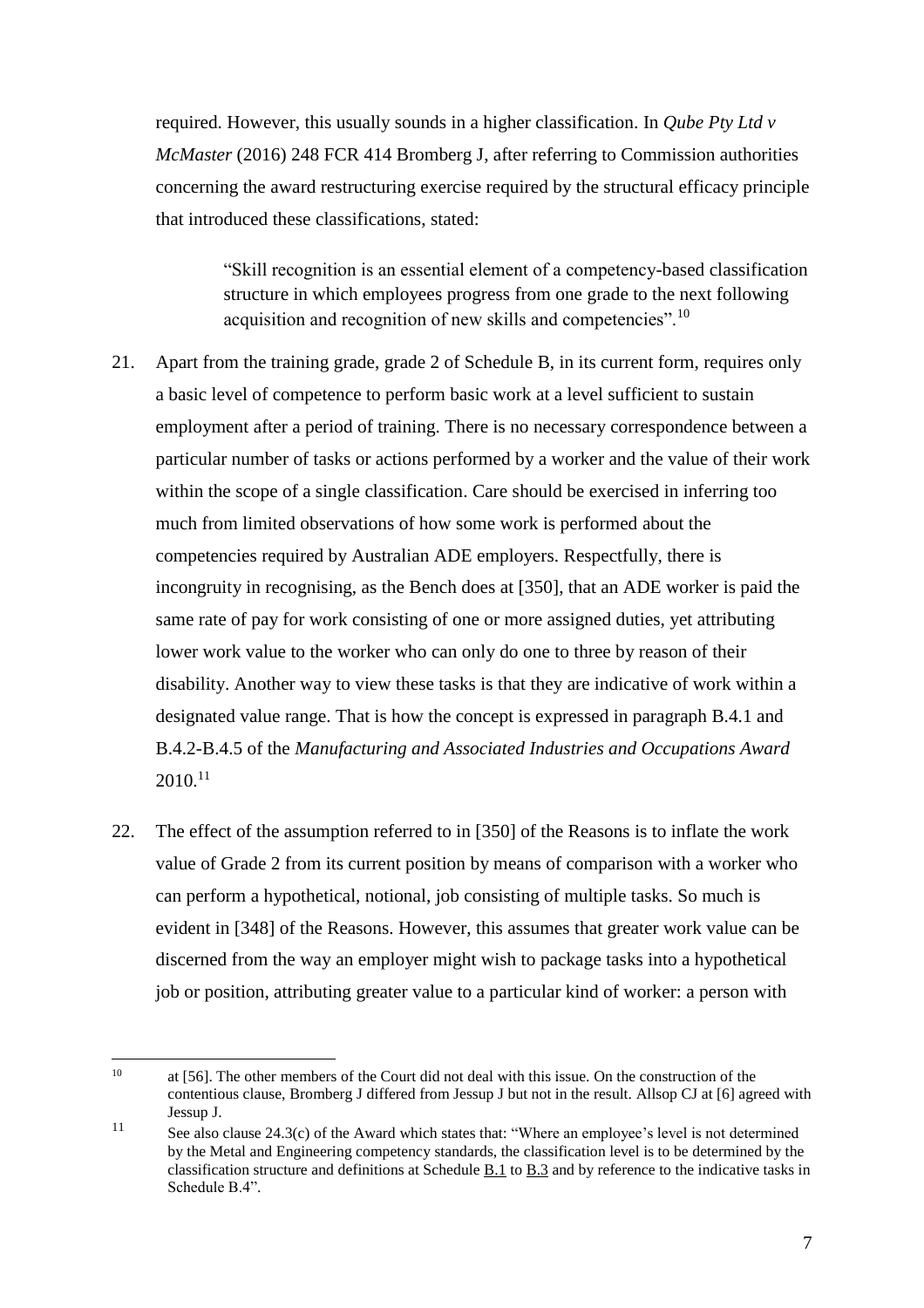less disability who is able to be deployed more flexibly by the employer.<sup>12</sup> These may be legitimate metrics of value to the employer, but this is not the test for assessing work value in the sense relevant here (see in an analogous context *Equal Remuneration Decision* (2015) 256 IR 362 at [62(5)(c), and also at [71] which refers to comparable worth). That kind of value is usually to be reflected in arrangements above the safety net and is of no analytical significance for safety net purposes. There is also the problem of subjectivity referred to in [370(b)] of the Reasons.

### Approach to safety net

23. The Commission is of course here devising a safety net of minimum wages. Work must be given to that idea. ADE employees are entitled to the same minimum wage consideration as other employees. That must start from the proposition that minimum wages is a relational concept based on uniformity and consistency of treatment across industries. That this is so was clearly articulated in the Annual Wage Review of 2012- 2013: [2013] FWCFB 4000. There, the Commission (which included the President) stated from [76]:

"At the outset it is important to appreciate that the Act was legislated against the background of a long-standing approach to minimum wage fixation. Parliament may be presumed to have known of the historical approach taken to such claims. The concepts of uniformity and consistency of treatment have underpinned the fixation of minimum wages in modern awards and date back to the establishment of consistent minimum rates within and across awards endorsed in the *National Wage Case February 1989 Review* and implemented in the *National Wage Case August 1988* decision. The principle of consistent minimum rates across awards was maintained through the award simplification process; the *Paid Rates Review*; and award modernisation.

As to the current legislative framework, the minimum wages objective requires us to establish and maintain "a safety net of fair minimum wages" and the modern awards objective requires us to ensure that modern awards (together with the National Employment Standards) provide a fair and relevant minimum safety net of terms and conditions. The modern awards objective also speaks of the need to ensure a "stable and sustainable modern award system". In our view, considerations of fairness and stability tell against an award-by-award approach to minimum wage fixation. If differential treatment was afforded to particular industries this would distort award relativities and lead to disparate wage outcomes for award-reliant employees with

 $12$ B.3, Reasons at p. 144.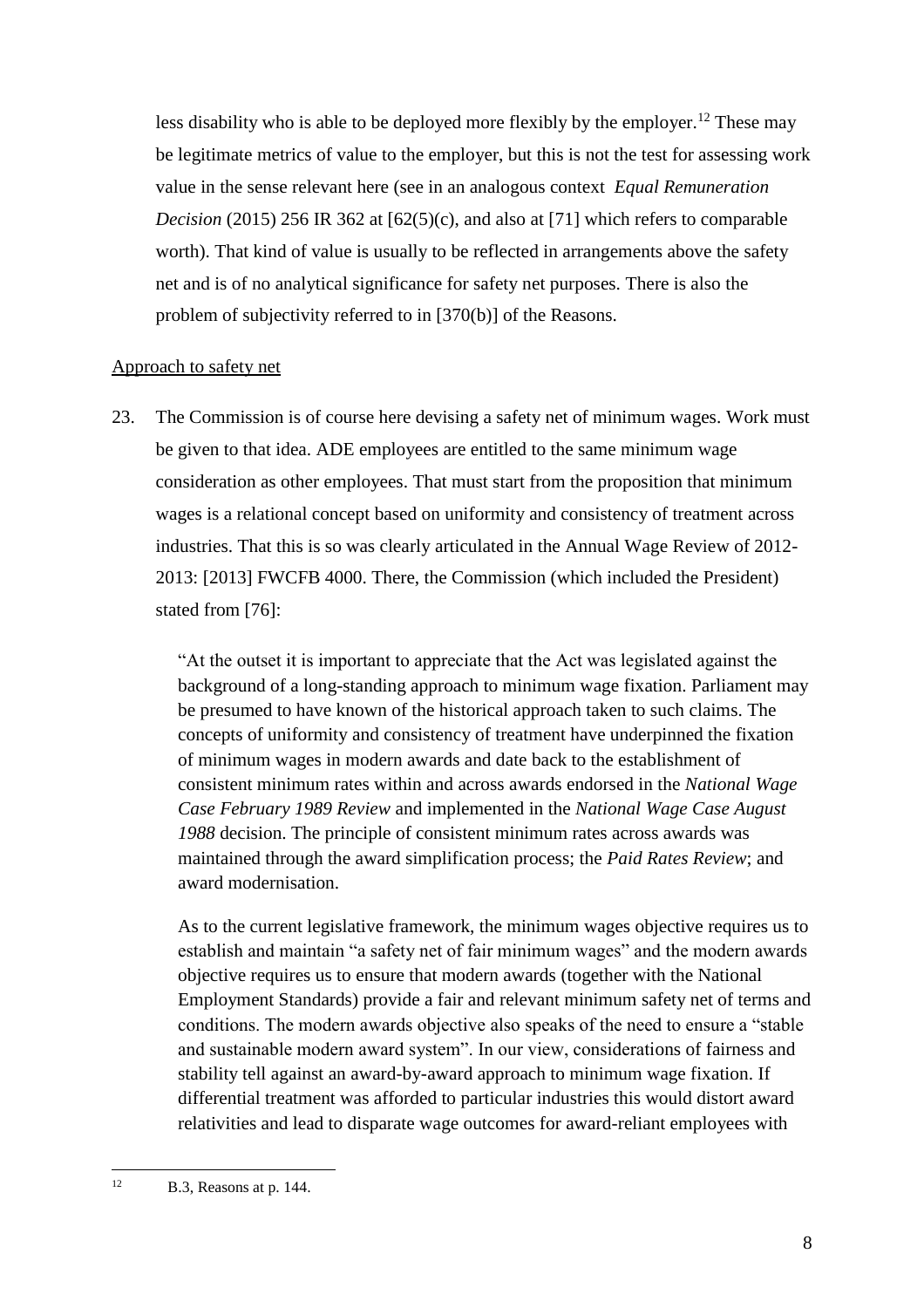similar or comparable levels of skill. In this regard, we note that in its submission, Australian Business Industrial (ABI) "fully accepts that there is a presumption of uniformity in the Fair Work Act and compelling reasons for the system of modern awards for awards to be treated equally in Division 3 Part 2-6 reviews". Similarly, in its oral submission during the 22 May 2013 consultations, the Australian Industry Group (Ai Group) referred to the need for consistent relativities within and between modern awards. It is also relevant that in establishing and maintaining the minimum wages safety net, the Panel must take into account the principle of equal remuneration for work of equal or comparable value. Such a principle supports the determination of consistent minimum rates for work of equal or comparable value. The maintenance of consistent minimum wages in modern awards and the need to ensure a stable and sustainable modern award system would be undermined if the Panel too readily acceded to requests for differential treatment.

At a broader, conceptual, level it is important to appreciate that the framework for workplace relations established by the Act is predicated on a guaranteed safety net which underpins enterprise level collective bargaining. The safety net of fair, relevant and enforceable minimum wages and conditions is provided through modern awards, national minimum wage orders and the National Employment Standards. Collective bargaining at the enterprise level is underpinned by that safety net. This is evident from the fact that enterprise agreements must pass the "better off overall test" in s.193 of the Act and the terms of an enterprise agreement may supplement, but cannot exclude, any provision of the National Employment Standards (ss. 55 and 186(2)(c)).

The award-by-award approach to minimum wage fixation, based on sectoral considerations, advocated by some parties in these proceedings *is inimical to the safety net nature of modern award minimum wages. Enterprise level collective bargaining is the primary means by which the statutory framework envisages differential treatment based on the circumstances in particular enterprises, which would be influenced by relevant sectoral considerations.* That the system functions in this way is evidenced by the sectoral variation in actual wage outcomes." (emphasis added).

24. These views echoed the position adopted in the previous Annual Wage Review: [2012] FWCFB 5000. Those views included this observation at [258]:

> "The notion of a fair safety net of minimum wages embodies the concepts of uniformity and consistency of treatment. These concepts underpin the fixation of minimum wages in modern awards and date back to the establishment of consistent minimum rates within and across awards endorsed in the *National Wage Case February 1989 Review* and implemented in the *August 1988 National Wage Case decision*."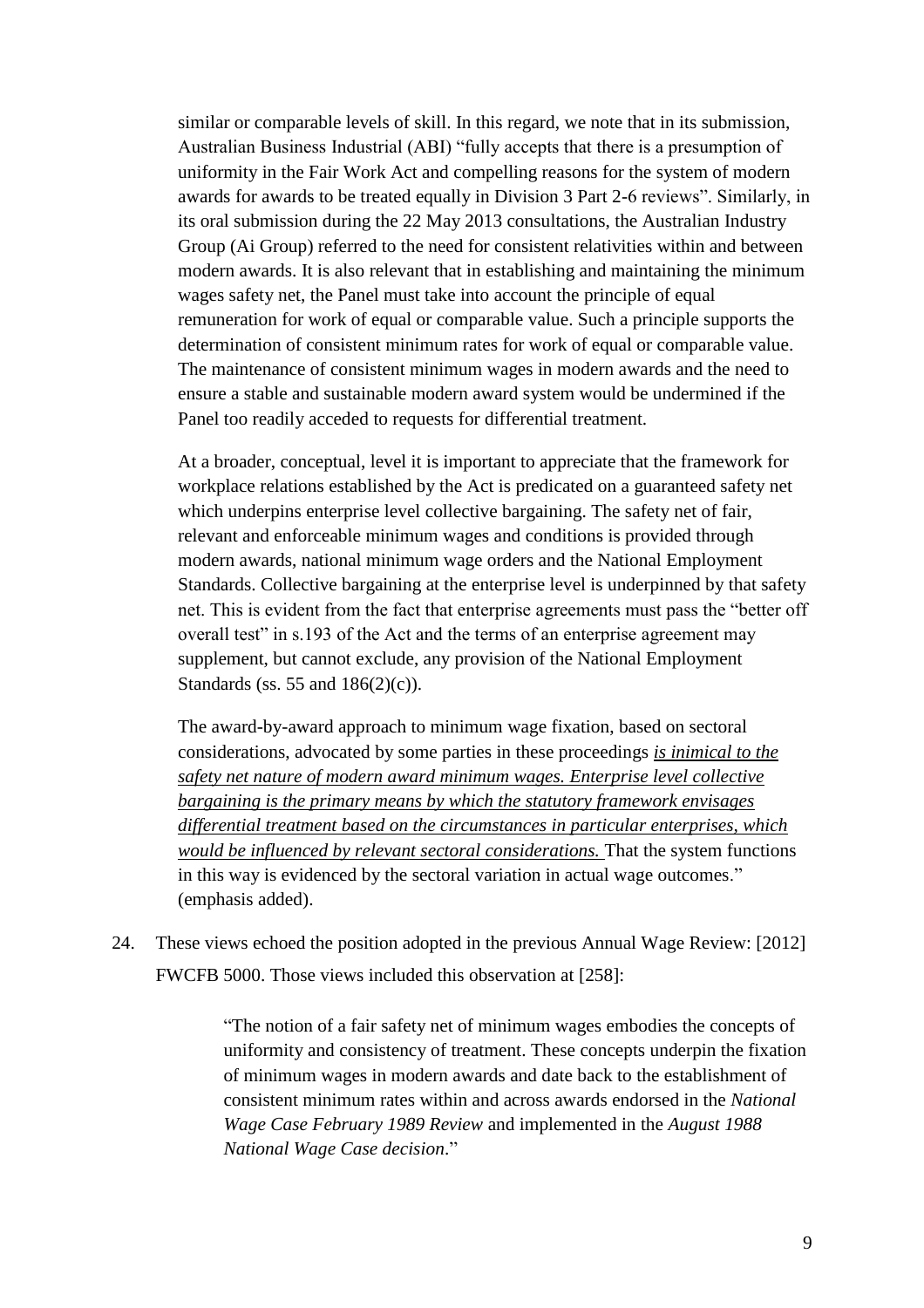- 25. The approach of the Full Bench in the Reasons involves a departure for ADE employees to these principles of minimum wage fixation by a specific award based method for fixing minimum rates for ADE employees. The circumstances of ADE employment and its future appeared to have played a significant part in why the Bench has taken this path.<sup>13</sup> However, a critical feature of section 134(1) of the *Fair Work Act* (**FW Act**) having regard to the approach extracted above is the Commission's antipathy to minimum wage fixation based on sectoral considerations. There is no obvious work value relationship between the rates proposed for Grades A and B and other minimum rates contained in this Award or other modern awards.
- 26. For other minimum wage employees, including disabled employees whose productivity is affected by their disability and for that reason are entitled to the special national minimum wage, this Commission made clear in the 2018 Annual Wage Review: [2018] FWCFB 3500 the matters referred to in paragraphs [19]-[23] of the AEDLC's submission dated 19 October 2019. The AEDLC reiterates these considerations, especially the principle recorded at [478] which states that the purpose of the relevant statutory provisions is "to benefit national system employees by creating regulatory instruments that intervene in the market setting minimum wages to lift the floor of such wages". This principle refers to the minimum wage objective. The link between minimum wage setting under modern awards and the national minimum wage is expressly recognised in the 2018 Annual Wage Review, and it is in this context the minimum wage concept articulated by the FW Act is to be understood.
- 27. Respectfully, the identity of the employer has not been treated as a matter of great significance in the determination of safety net wages for other Australian workers, including other workers whose productivity is affected by disability.

# The Disability Support Pension

28. The Full Bench states in [371] of the Reasons that they have proceeded on the basis that the affected employees are in receipt of the Disability Support Pension (the **DSP**), and this will operate in conjunction with the prescribed rate of pay to ensure that the employee receives a total income that is socially acceptable. The Reasons contain an analysis of the interaction between the DSP and wages rates at [253]. The Bench's

 $13$ See for instance Reasons, at [358].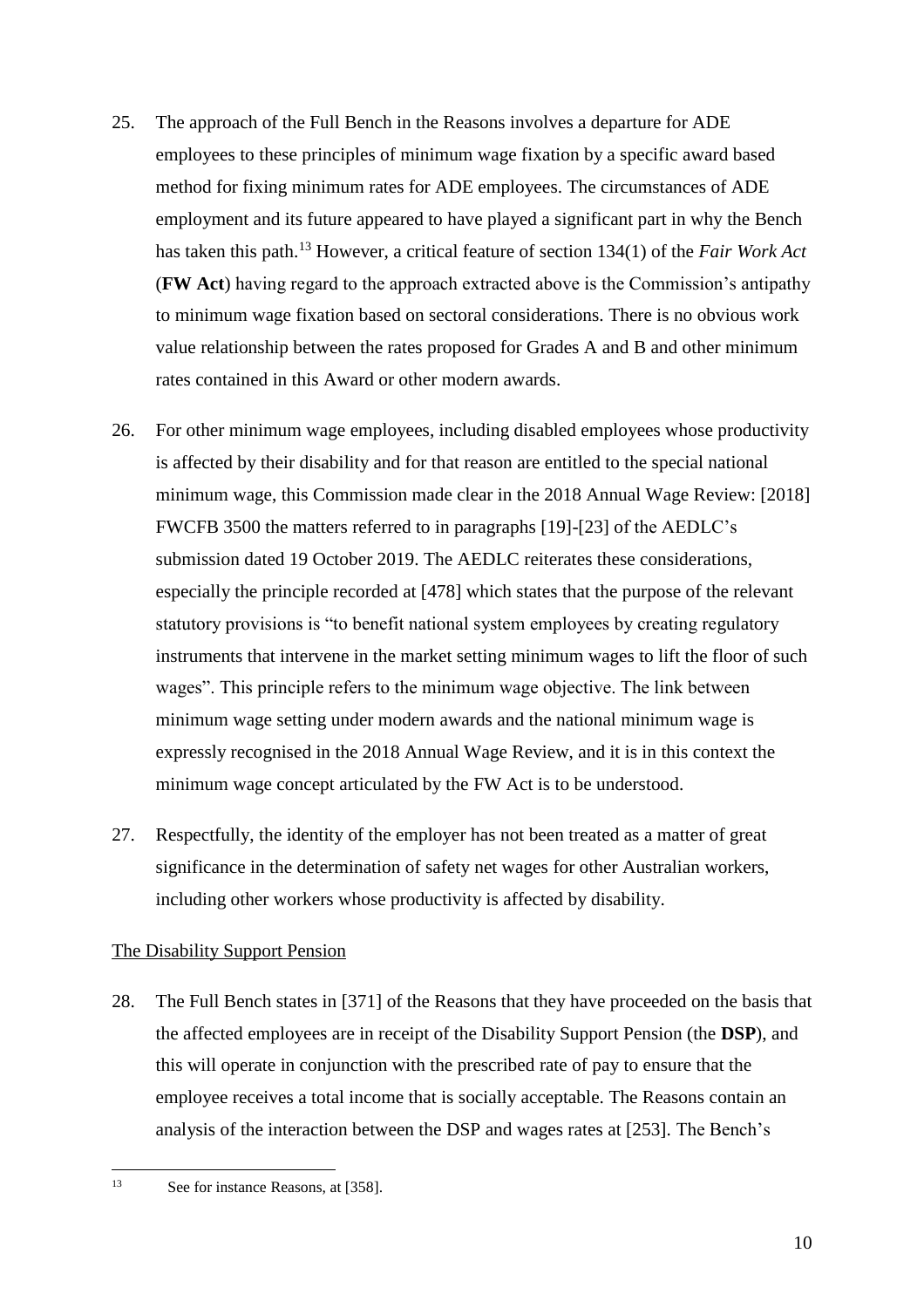conclusion of an overall, if diminished benefit, from an increase in the rate of pay is not inconsistent with the evidence of Mr Cain, albeit as Mr Cain pointed out in his evidence the size of the benefit will be influenced by the amount of the wage and the number of hours worked by the employee.<sup>14</sup>

29. The above notwithstanding, receipt of the DSP is not particular to ADE employees. By reason of the definition of "employee with disability" in section 12 of the FW Act any employee with disability subject to the SWS under another modern award or entitled to the special national minimum wage must be in receipt of the DSP. If it were otherwise the definition is not engaged. The DPS does not seem to have been a factor that has influenced minimum wage setting for non-ADE disabled employees.

# Tailoring of work is not unique to ADE employment

- 30. Respectfully, there is evidence before the Commission that the tailoring of work to meet the competencies of the disabled person is not unique to ADE employment. AEDLC draws the Bench's attention to:
	- (a) the AEDLC's oral submissions as follows:
		- (i) 16 February 2018, PN4982
		- (ii) 16 February 2018, PN5035;
		- (iii) 16 February 2018, PN5044-PN5046;
		- (iv) 16 February 2018, PN5116-PN5118;
		- (v) 17 February 2018, PN535-PN554.
	- (b) the written submissions of the AEDLC, as follows:
		- (i) Further Submission dated 16 July 2018 at  $[10(a)]$  and  $[14]$
		- (ii) Submission dated 19 October 2019 at [22(b) and (c)] and footnote 19;
	- (c) the evidence of Paul Cain:

 $14$ <sup>14</sup> Further statement of Paul Cain Exhibit 16 at [86], as well as [88]-[89].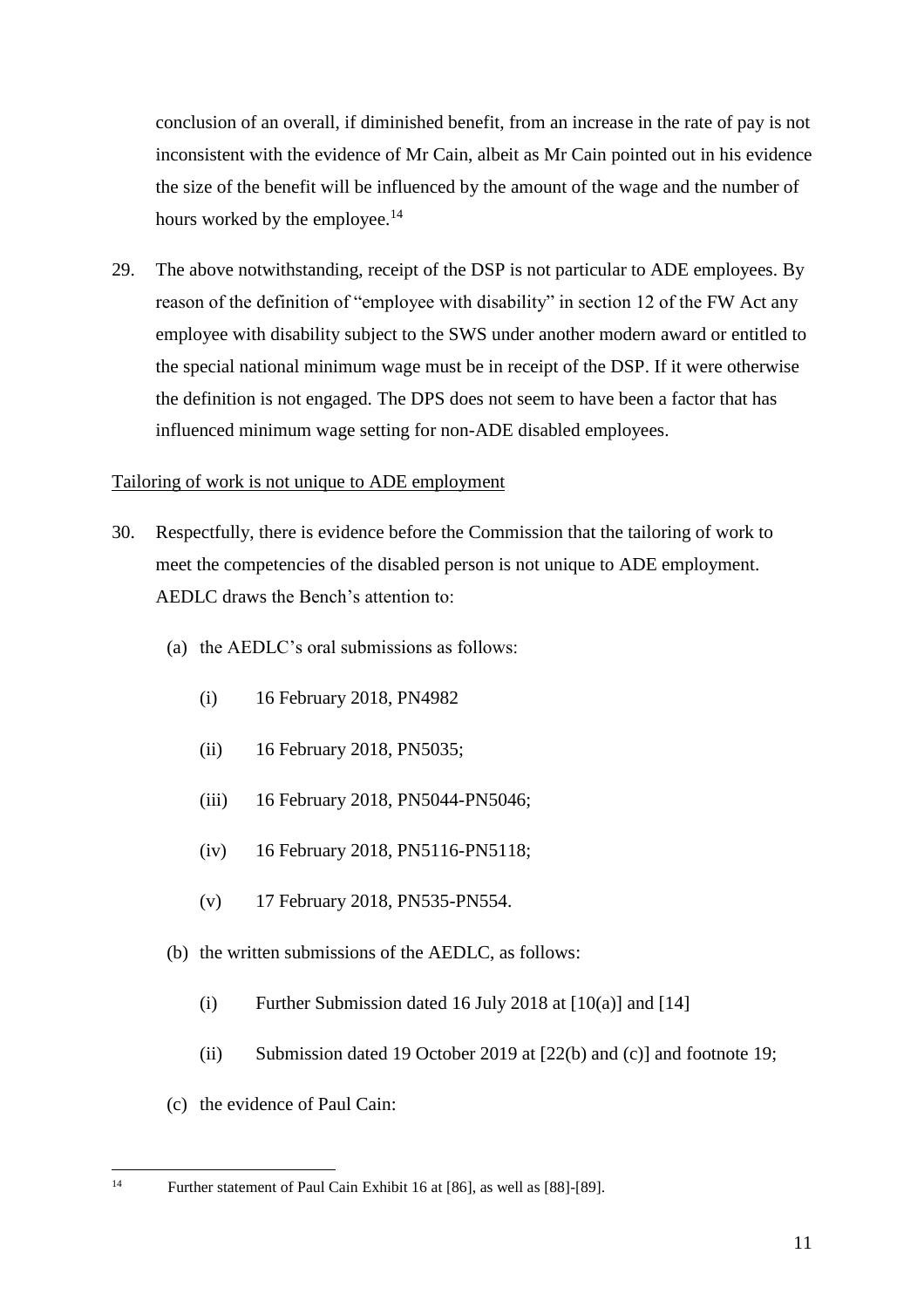- (i) First statement of Paul Cain at  $[36]$ - $[39]$ ;<sup>15</sup>
- (ii) Further statement of Paul Cain dated 21 November 2017 at [90]-[104] (see in particular [92]); [111]-[112], [224]-[228], [235]-[242] (especially [239]; Evaluation of Disability Employment Services, annexure I at pp. 122-123.<sup>16</sup>
- (iii) viva voce at PN2200, PN2209, PN2507-PN2509;
- (d) the evidence of Robert McFarlane dated 21 November 2017 at [27]-[41] and  $[56]-[62]^{17}$
- 31. Notwithstanding the observation stated in [352] of the Reasons about the open labour market, the submissions and evidence referred to above pertain to that market but are not dealt with by the Bench in the Reasons.
- 32. Further, AEDLC draws the Bench's attention to the observations of Buchanan J in *Noijn* at [145].

# Discrimination

- 33. On 21 November 2018, the AEDLC provided the Commission with submissions that addressed discrimination. The AEDLC reiterates these submissions.
- 34. Whilst the submissions directly concerned the job sizing model, which is no longer being advanced, the AEDLC contends that, as currently proposed, Grades A and B are vulnerable to challenge as authorising indirect discrimination against ADE employees who are paid according to these classifications.<sup>18</sup> Properly construed, section 161 of the FW Act manifests an intention that a modern award not include terms that oblige an employer to unlawfully discriminate.
- 35. In this respect, it is noteworthy that Grade A and B employees will have their minimum wages determined on a different, and less advantageous, basis than:

 $15$  $\frac{15}{16}$  Exhibit 15.

 $\frac{16}{17}$  Exhibit 16.

 $17 \t**Exhibit 9.**$ 

see from [10] of the submissions.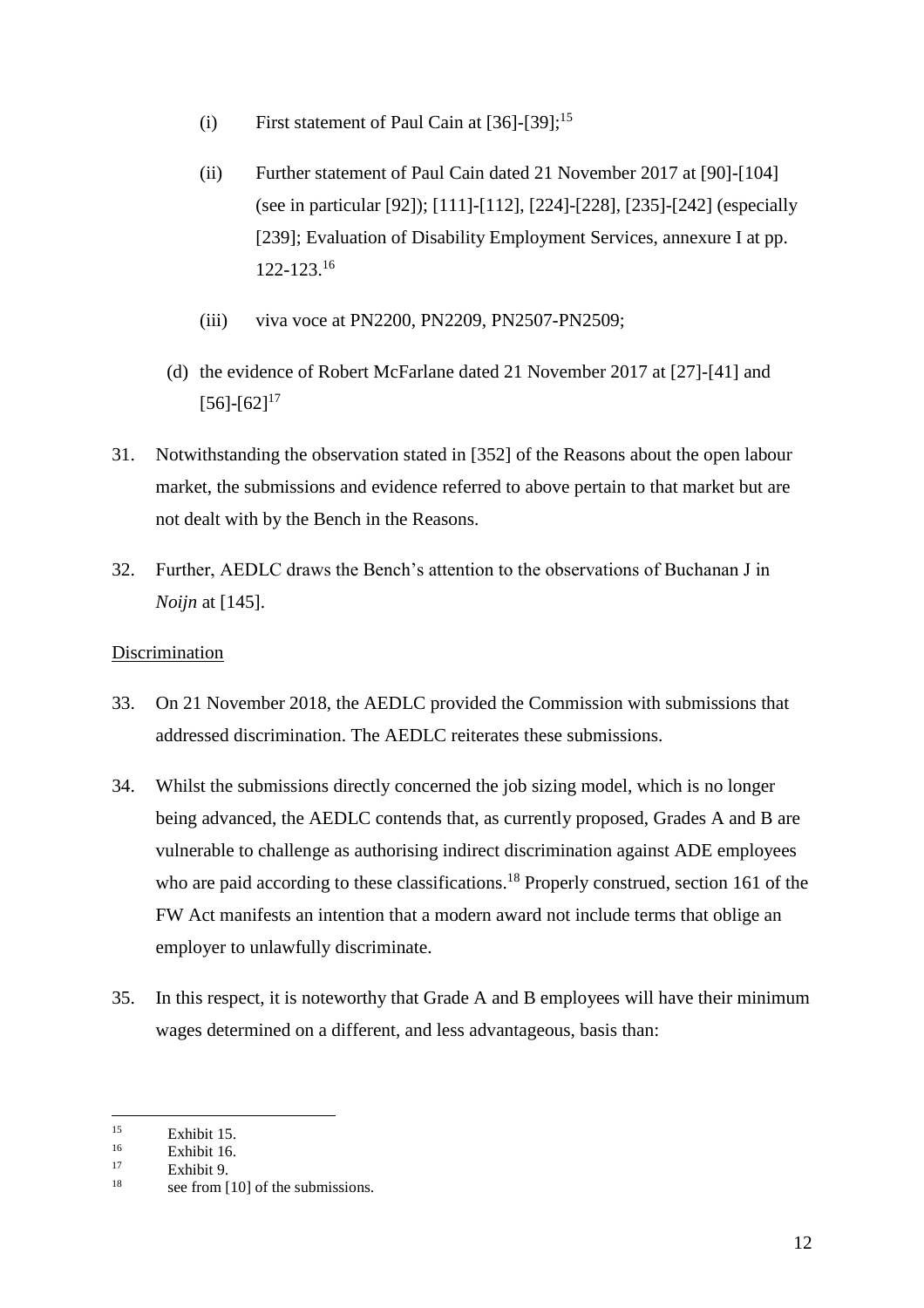- (a) other Australian employees whose safety net wages are rates fixed by reference to other minimum rates for work of equal or comparable value, rather than the circumstances of particular enterprises;
- (b) other disabled employees whose safety net wages are determined as stated above and by means of the SWS, whether under an Award or the Special National Minimum Wage.
- 36. By contrast, Grade A and B ADE employees will have their minimum wages fixed in an award specific way by reference to:
	- (a) classifications that first fix a wage rate that is lower than the national minimum wage based on the competencies they have due to their disability; then
	- (b) makes that wage subject to further reduction through the application of the SWS.
- 37. This may only be done if the person meets the impairment criteria for receipt of a DSP: clause B.1.1(a),<sup>19</sup> and only if the position is tailored or customised "for the circumstances of the person's disability". On this subject, it is noteworthy that this proposal will result in the work of disabled employees under this Award being valued less favourably than would employees with disability who have restricted work capacity under other modern awards and the special national minimum wage instrument. For the purposes of exposing disadvantage it has been accepted that the circumstances of the disabled person the subject of treatment may be a person with a different disability.<sup>20</sup>
- 38. The AEDLC is also concerned that the Grades A and B, in their present form, do not constitute "minimum wages" for the purposes of the FW Act and in particular section 153(3).

<sup>19</sup>  $\frac{19}{20}$  Reasons, at p. 143.

<sup>20</sup> *Watts v Australia Post* (2014) 222 FCR 221 at [250] (Mortimer J).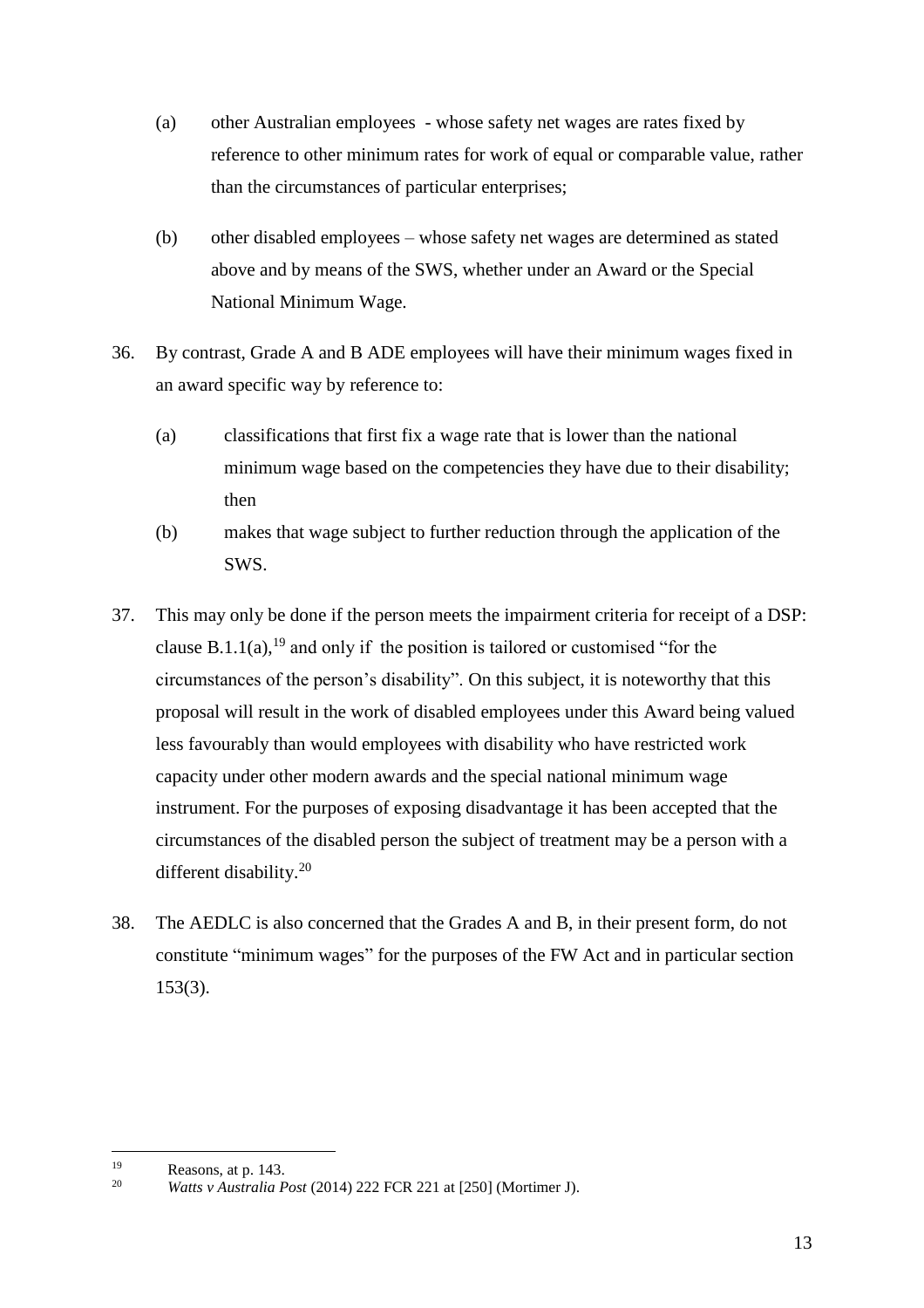39. As has been mentioned, minimum wages has a well understood meaning under the FW Act. This Commission concluded in the Annual Wage Review [2013] FWCFB 4000 at [76]-[77] that:

> "the Act was legislated against the background of a long-standing approach to minimum wage fixation. Parliament may be presumed to have known of the historical approach taken to such claims."

- 40. Whilst the Full Bench does not accept that Grade A and B work is of equal and comparable value to that of the other grades in the Award, to constitute "minimum rates" within the historical conception of that term a proper work value relationship must exist between the rates there prescribed and other minimum rates.<sup>21</sup> As the AEDLC has already observed, it is not obvious that such a relationship exists or if so the basis for it. In these circumstances, the rates may be perceived as arbitrary.
- 41. The above is also significant because in [374] of the Reasons the Full Bench contemplates that the SWS will operate for any grade as a percentage of the specified rate based on the productivity of a relevantly non-disabled person. There are two consequences of this:
	- (a) In the case of grade A and B, the comparison will be between a relevantly nondisabled person entitled to the full award rate of pay (because that person will not be an employee with a disability, as defined) and a disabled employee entitled to a rate fixed on an entirely different basis.
	- (b) Grade A and B will prescribe rates determined on a basis that is divorced from, and less beneficial than, the way wages are determined for other Australian workers.
- 42. If the Grade A and B rates do not constitute properly fixed minimum rates of pay, in that the sense that they have been arrived at by an assessment of their relationship to other minimum rates, it is contended that section 153(1) of the FW Act is engaged. This will preclude their inclusion in the Award for want of jurisdiction.

# **The text of grades A and B**

 $21$ 

<sup>21</sup> c/f *The Paid Rates Review* (1998) 123 IR 240 at p, 253 and p. 255-256.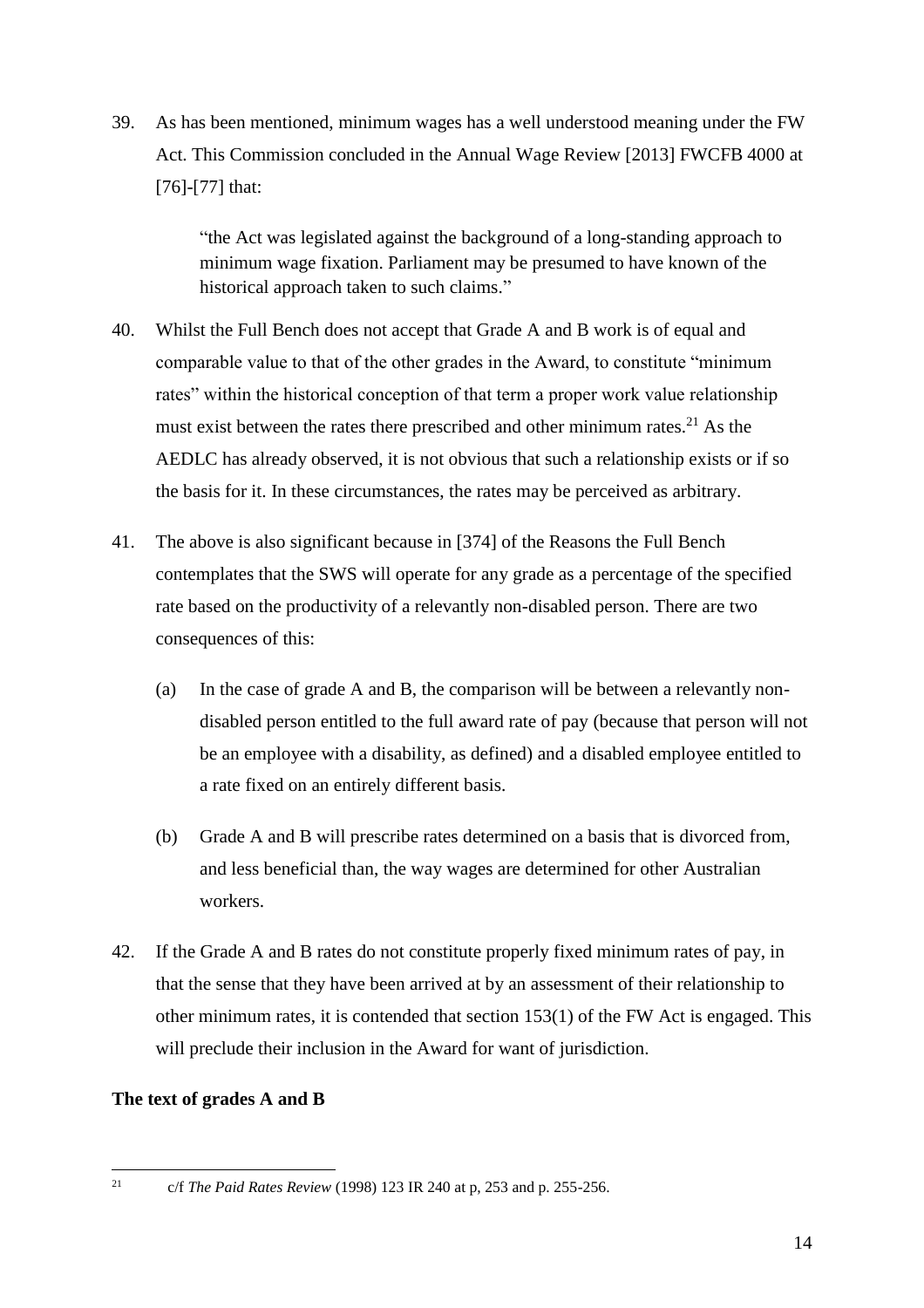43. Under Annexure A of the Reasons, Grades 1 and 2 are to retain the full minimum award rate for the performance of a "basic task or tasks". However, an additional element is prescribed for Grade A and B. To engage the classifications the employer must create a "position" that it considers is tailored or adjusted to the circumstances of the person's disability. This gives wide latitude to the employer to construct a job of its choosing by reference to its view of a person's capabilities due to disability before training is provided, as contemplated by Grade 1. This is of significance. The Dunoon Report observed at p. 22:

> "Many people with severe disabilities do in fact earn full wages in open employment. Often people with physical and sensory disabilities very successfully performed job for full award wages where they make use of their abilities - in particular, intellectual abilities - with necessary adjustments being made in the work environment to minimise any difficulties arising. Similarly, significant numbers of people with intellectual disabilities achieve and maintain full award wage employment with the assistance of supportive employment agencies. In the consultant's view it is vital that the assessment system in no way creates barriers that might inhibit individuals from achieving their employment potential.

> Moreover, and as also recognised by the Wages Sub-Committee's principles, *people with disabilities commonly improve their ability to perform a job over time. In part, these improvements will come about as individuals develop their skills and competencies, either as a result of on-the-job experience or specific training*. Improved performance may also reflect the introduction of modifications (often quite small ones) to the job and the work setting. The assessment this system needs to be sufficiently dynamic to take account of these changes affecting performance"<sup>22</sup> (emphasis added).

44. Further, in a skills based classification system it is not obvious why the additional element specified in clause 14.1 "the nature of the position in which the employee is employed" is relevant or how it will operate. The AEDLC contends clause 14.1 should focus on what is necessary for the employee to apply skills appropriate to work within a job classification. The existing formulation of skills, experience and responsibility is sufficient for this purpose. The additional element has the potential to prevent reclassification on the footing that the employee has been employed to a particular

…….

 $22$ Exhibit 16, Annexure F.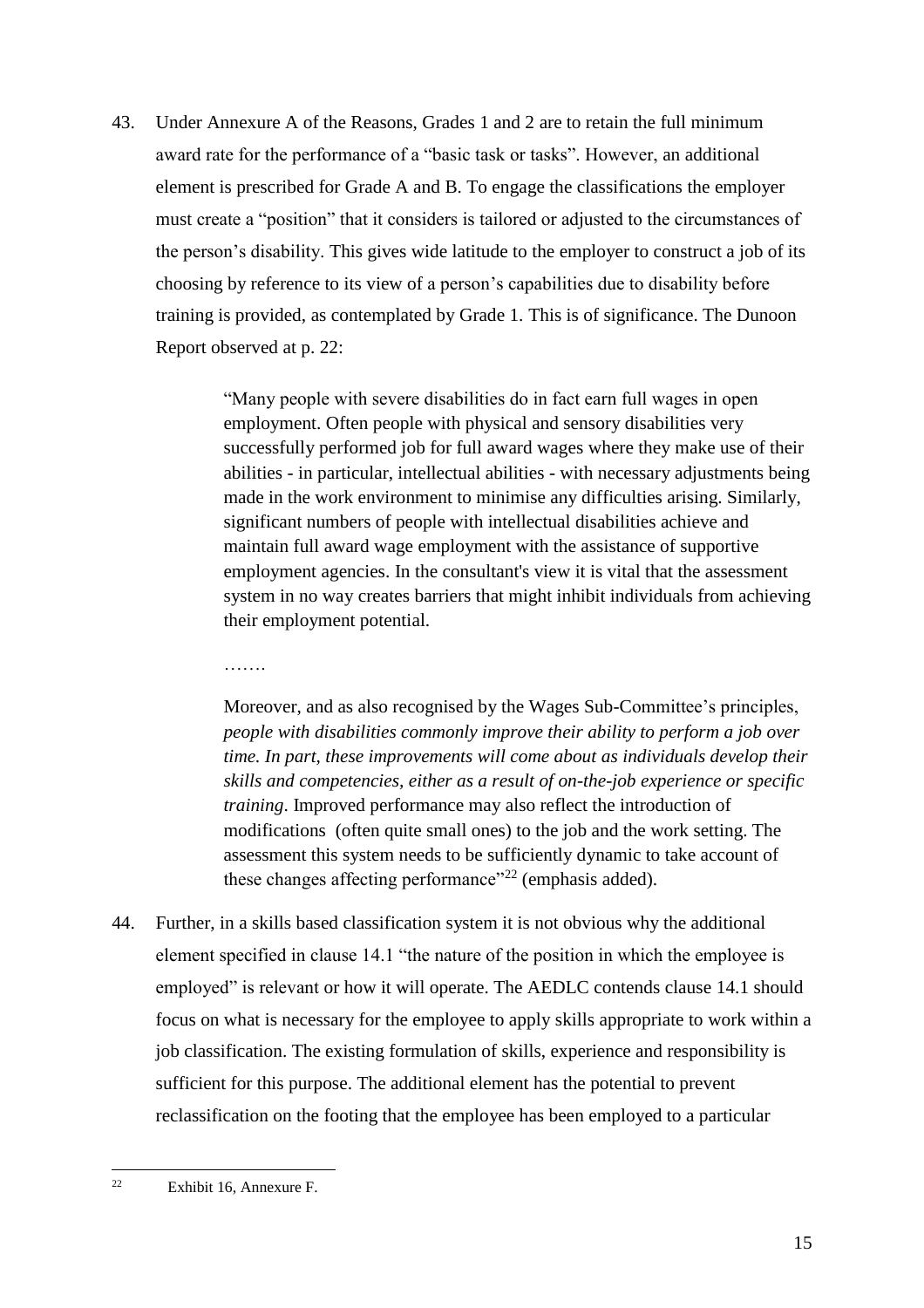position. In this regard attention is drawn to the extract from the Dunoon report referred to in the preceding paragraph. It is observed that this element would apply to all grades, albeit it replicates aspects of the additional element prescribed for grades A and B specifically.

45. Next, if a worker performs a simple task consisting of up to three sequential actions under supervision and monitoring Grade A applies, but if there are 3 sequential actions supervision and regular monitoring Grade 3 applies. Respectfully, the distinction between and the meaning of "simple" and "basic tasks" is illusive. There is a considerable risk that both will be viewed through the prism of disability and its effects, compounding the disadvantage to the disabled ADE employee arising from subjective judgments about their capacity made by their employer. Further, it is not apparent what "sequential actions" consists of and how it is to be distinguished from "tasks".

### **Other relevant matters**

46. In their report dated 15 October 2019, the Committee on the Rights of Persons with Disabilities, which supervises the Convention on the Rights of Persons with Disabilities, expressed concern about:

> "The ongoing segregation of persons with disabilities employed through Australian Disability Enterprises and the fact that such persons receive a subminimum wage". $23$

47. This concern was expressed in connection with Australia's obligations under the work and employment article of the Convention, Article 27. The Committee further recommended that Australia:

> "Undertake a comprehensive review of Australian Disability Enterprises to ensure that they adhere to article 27 of the Convention and provide services to enable persons with disabilities to transition from sheltered employment into open, inclusive and accessible employment, ensuring equal remuneration for work of equal value". $^{24}$

 $23$ <sup>23</sup> CRPD/C/AUS/CO/2-3 at [49(b)].

Ibid at  $[50]$ .